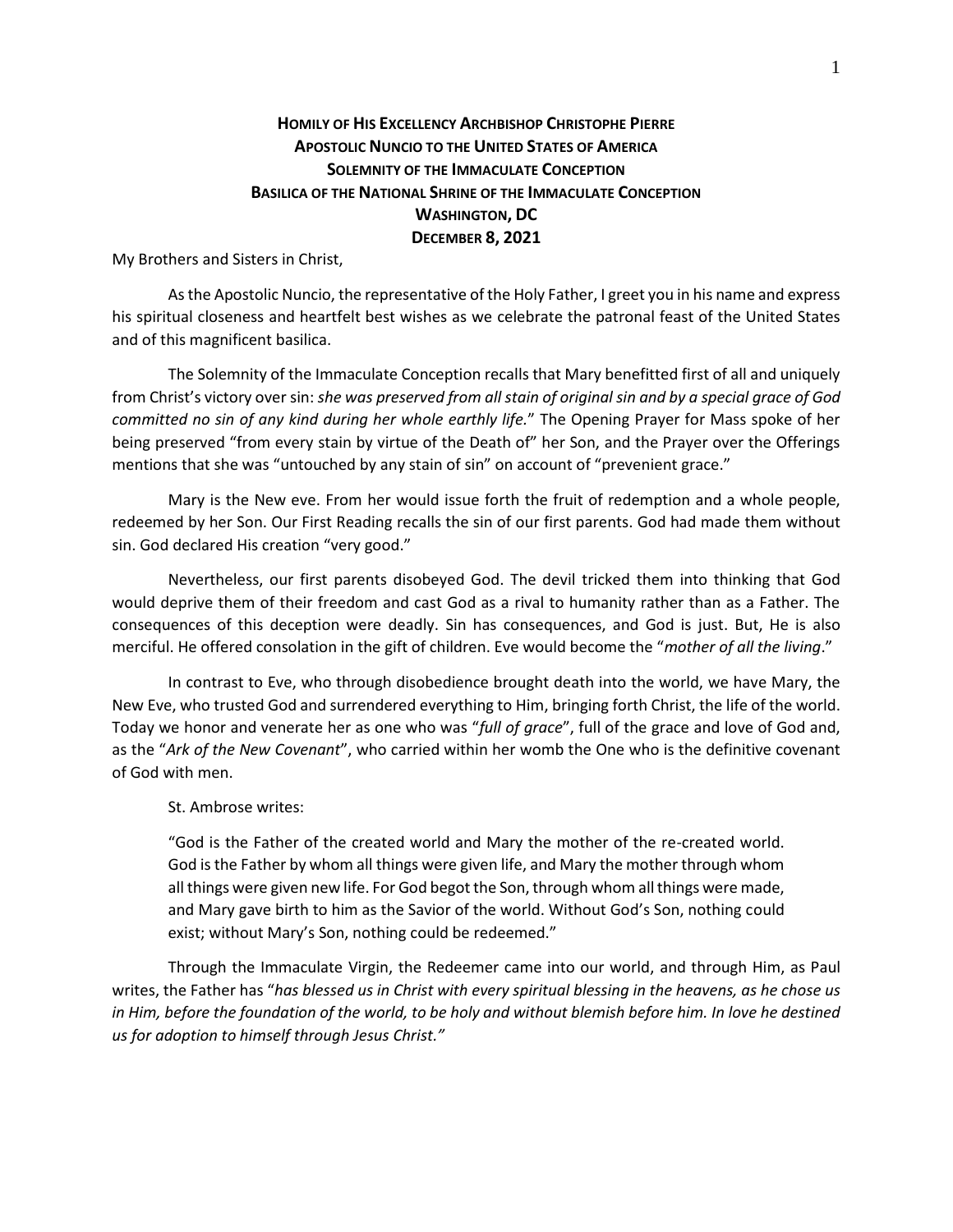Saint Paul exhorts to be like Mary: to be "*holy and without blemish*" in the sight of God, inviting us to behave as true children of the Father, *for the praise of the glory of his grace that he granted us in His Beloved Son*" (Eph 1:6)

*To be holy and without blemish* in the sight of God – what does this mean? It is a call to bear fruit that will last, which is possible in the measure with which we decide to be with Jesus, to love, to follow, to obey, and to announce Him. To be holy and blameless, we must begin to see things as Mary saw them. Thus, we will learn to grow in the "obedience of faith" and to persevere in it in the face of difficulties, and suffering (and we have had our fair share of suffering during these past years).

We will be holy and blameless to the extent that we try to imitate Mary, who made herself available and humble so that with her we might say, "*I am the handmaid of the Lord. May it be done to me according to your word.*" To be available and humble: how much we need these virtues today in a society and culture that claims to not need God or does not want Him!

Today, it is pride – the sin of our first parents, who desired to be like God – that blinds many so that they do not understand that beyond their desires and hopes, needs and demands, interests and preferences, God is God. We need to let God be God in our personal life, community life, family life, and social life.

This is what Mary did. She allowed God to be God and surrendered to Him and so glorified God. Not far from here is the home of the Little Sisters of the Poor. Their foundress, St. Jeanne Jugan, who incidentally was from my home parish, said, "If you keep the spirit of humility and simplicity, never seeking the world's esteem, then God will be glorified and you will obtain the conversion of souls."

Availability and humility are more necessary than ever in giving witness to Christ. To follow Christ is not easy! To follow Christ demands a lot: to go against the false values that our world proposes; to continually put others before ourselves; to give up our own interests to concern ourselves with those of Christ. To follow Him means being with Him, even at the point of suffering and the Cross.

This too is what the Immaculate Virgin did. She, who was preserved from any stain of sin, remained faithful to God, not only in the hardships she endured at Christ's birth, but even at the foot of the Cross, where she stood faithfully. But Mary was a woman of hope. She hoped in the promises of the covenant. She hoped in the promises of her Son. What does Christ promise those follow Him? Tiredness. Suffering. Persecution. The Cross. *But also,* the Resurrection and Life.

How do we follow Him and attain life? The Gospel reveals that first condition for following Him is to encounter Him personally. Mary knew Him personally and intimately, and so, she was actively ready to say *Yes* to the Life – the fullness of life – that God offered. She was actively ready to do God's will and was humble before Him. She was holy and blameless – Immaculate – in His sight. Knowing Him and loving Him, the Virgin could not ignore her vocation, which came through the message of an angel. She said: *Yes* – *Let it be done to me!*

The call to be holy is a call for each of us, as the Second Vatican Council stated: "All the faithful of Christ of whatever rank or status, are called to the fullness of the Christian life and to the perfection of charity." (*LG, 40*) The relief of the Universal Call to Holiness at the back of this basilica is a reminder that with God all things are possible, even holiness. The Preface for this Mass speaks of the Immaculate Virgin